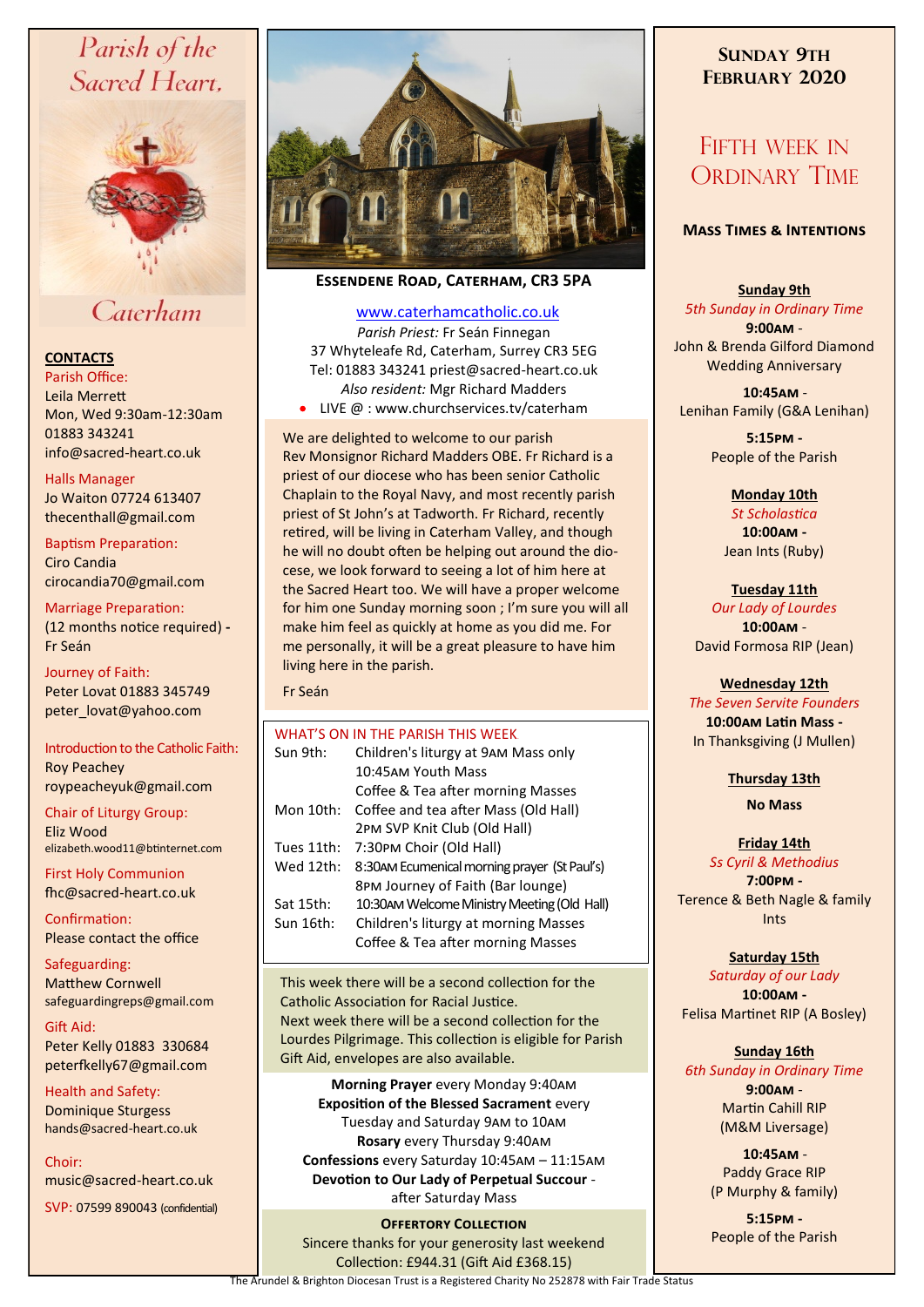

Monday 24th February, 2.00pm in the Old Hall. The newly-released 'Downton Abbey', will be our February film. If you enjoyed the TV series, this is definitely one for you! Come along and watch the family and staff of Downton prepare for a royal visit from the King and Queen of England.



**J o u r n e y o f F a i t h**

This week we have a film: David the King (1) Join us for this informative film – and our consideration of the readings for next Sunday All welcome! 8.00p.m. Wednesday 12th February, in the Bar Lounge

# **C h o i r**

If you enjoy singing perhaps you might consider joining us in the choir. The ability to read music is an advantage but not essential. The choir meets in the old hall on Tuesdays at 7.30pm.



**S V P K n i t t i n g C l u b** Monday 10th February,

2.00 pm in the Old Hall. This month's session will take place this Monday. Knitters of all levels are welcome.

Come along and share your skills knitting for a good cause, as well as enjoying a sociable afternoon with a cup of tea / coffee and some homemade cake.

> Psalter week 1 **NEXT WEEK'S READINGS:**  Sirach 15:15–20 1 Corinthians 2:6–10 Matthew 5:17–37

#### W E L C O M E M I N I S T R Y M E E T I N G **S a t u r d a y 1 5 t h F e b r u a r y 1 0 . 3 0 a m - 1 2 . 0 0 p m**

Can you help make parishioners and visitors welcome? Often people are looking for information and a friendly welcome. Please come to the meeting and see what you can do to help. We will also have a short presentation on Health and safety. To help us plan there is a sheet in the porch for you to sign in.

# **R a c i a l J u s t i c e S u n d a y 2 0 2 0**

Today, the Catholic Church in England and Wales will celebrate Racial Justice - the theme is: "you are at the heart of the Church". It will celebrate the contribution travelling communities make to the Church in England and Wales. It is an opportunity for all Catholics to pray for, reflect on and respond to Racial Justice matters within the Church and wider society. Racial Justice Sunday should encourage proactive discussions on overt and covert forms of racism experienced by fellow Catholics from the travelling communities. To support the Church in its work with travellers, a second collection will be take next weekend. Your contributions, however great or small will help to make a difference.

### W E E K O F G U I D E D P R A Y E R E P S O M **& R e d h i l l D e a n e r y**  Week of Guided Prayer - WHO IS IT FOR?

It's for you! As someone who has already been there said, "I think I expected something more 'holy'! As it was, I was able to be me and think and pray about life as I'm experiencing it now ...". Are you interested and would like to know more? The Week begins with an Opening Service on Sunday 15th March at 4.00 pm at St Michael's Church, Ashtead and concludes with a Closing Service on Friday 20th March also at St Michael's. Further details are in the booking forms in your Church or you can email John Roberts, one of the co-ordinators, for more information johnandmau@yahoo.co.uk

# **A l t o n D a y o f R e n e w a l**

You are most welcome to come and celebrate with us and renew your faith at this miniretreat day or half day on 22nd February 2020. Come for the whole day, or just morning or afternoon if you prefer. There is no need to book in advance and it's completely free but we do invite donations on the day, for those who can afford it, to cover expenses. Morning Programme: 11.00am Rosary 11.30am Mass followed by Adoration of the Blessed Sacrament, prophetic reflection and Confession. 1.00pm Shared lunch (bring finger food to share.). Afternoon Programme: PLEASE NOTE EARLIER START 1.45pm Praise and Worship 2.15pm Talk by guest speaker 3.15pm Healing ministry 4.00pm Finish

# **G L O B A L H E A L I N G** Make E co Bricks!

Fill old clean plastic drinks bottles with thin plastic bags to make eco bricks which can then be used to build houses. www.ecobricks.org

I

Please pray for the soul of Rosalind Bearcroft RIP & Charlotte Eade RIP who passed away recently. May their souls rest in peace.

*M* **Your Prayers are requested for the following people who are ill or housebound: Pat** Jane Hill; Jimmy Mullen; Eileen, Mel & Rose Lattimore; Bryan Smith; John Gilford; Tabitha Harrison; Joe Kelly; Charmaine Wise; Breda Sharpe; Richard Sowa; Val Williams; Emma Newton; Charley Lunn; Ursula Koh; Riche Ahearne; Enny Martin; Tony McCoy; Fr John Hartley; Yvonne Perera; Maribel Chambers, Patricia Howlett, Sue Myers & Gloria Conroy.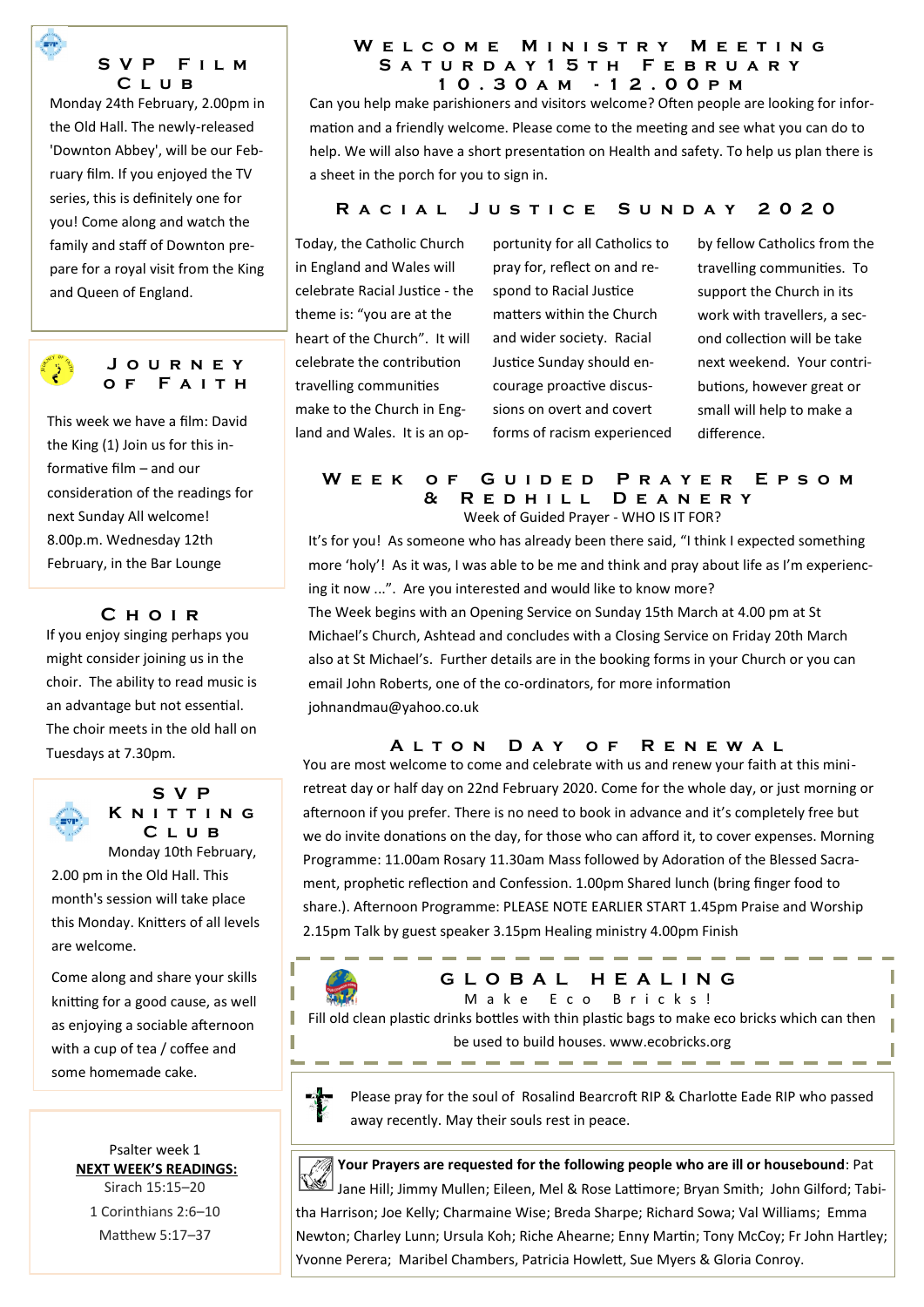#### **D o u b l e C C l u b**

Well done to the winners for the February draw of the Double C Club

£70 Maureen Miller

£50 Sue Webb

£30 Julia Pereira

With Easter coming, have you thought about the gift of a Club membership, this gift has no calories and will last a year for the cost of £24.00 which is equal to £2.00 per month so for the cost of a cup of coffee from Costa per month and with the added bonus of maybe being a winner in the monthly draws. Payment can be monthly, half yearly or yearly, you can pay by cash/cheque or by standing order. If you would like to join and need any more details please contact Sue on 01883 346399

# **A P F R e d B o x e s**

There are a number of Red Boxes that have not been collected by box holders from the back of the church. It will soon be time for the next collection of the money that makes our main support for Missio. If we are to continue to support this vital work we need to collect our red boxes and fill them. Please make sure that you pick up your box on your way out after Mass. If you do not want your box, please let me know and I will remove it. Moyra Brohier 01883 342928 Local Secretary, APF Red Boxes.

# **O a k w o o d S c h o o l a n d N u r s e r y O p e n M o r n i n g S a t u r d a y 7 t h M a r c h 2 0 2 0 1 0 a m t o 1 p m**

Oakwood is an independent primary school with a Catholic ethos, which acknowledges parents as the primary educators of their children. It seeks to provide an all-round education with an emphasis on academic excellence and character development. The school is situated on the corner of Godstone Road and St James' Road, Purley.

Please call 020 8668 8080 or email enquiries@oakwookdschool.org.uk to register your interest in attending our Open Day and so that we can give you further details. For more information about our school please visit our website at www.oakwoodschool.org.uk. We look forward to welcoming you to Oakwood.

# **V a c a n c y - St Philomena's Catholic High S c h o o l f o r G i r l s**

The Governors at St Philomena's Catholic High School for Girls, in Carshalton, are looking to expand and add to our pool of Examination Invigilators to work on an ad-hoc basis, as required by the School. Examination Invigilators invigilate public examinations at St Philomena's Catholic High School for Girls, with the majority of hours worked undertaken mid-May-June 2020.

Further details and an application form are available by emailing recruitment@stphils.org.uk or contacting the HR Officer on 020 8642 2025, or can be downloaded from our school website: http://www.stphils.org.uk/join-us/vancacies.

# **J o h n F i s h e r S c h o o l V a c a n c y**

EXAM INVIGILATORS Required from April 2020 Hourly Rate: £9.50

The John Fisher School is currently looking to increase its team of Examination Invigilators. You will be employed on a casual basis to supervise students sitting both internal and external examinations throughout the academic year. Hours are variable depending on the exam timetable, but you will be required to work for a period of six weeks during May and June, as well as at regular intervals across the year to cover internal examinations (estimated to be an additional five/six weeks).

To be remunerated at £9.50 per hour including holiday pay.

Application forms (support staff) and job details are available from Mrs H Palmer, PA/Office Manager or can be downloaded via the website at www.johnfisherschool.org/Career-Opportunities where further information on the school may be found. Completed application forms should be sent with a covering letter to Mrs H Palmer by noon on Thursday 27th February 2020. Interviews will be held week beginning Monday 2nd March 2020.

# **S c h o o l G o v e r n o r V a c a n c y - St Bede's School**

The governing body at St Bede's is one Roman Catholic governor short at present and our parish is not represented. If you are a committed Catholic and would be interested in this role please contact the Parish Office so that we can nominate you for the post.

The chair of governors, Victoria Clifford, and Headteacher, Stephen Crabtree, would be happy to meet any individual if they wished to discuss the role before committing.